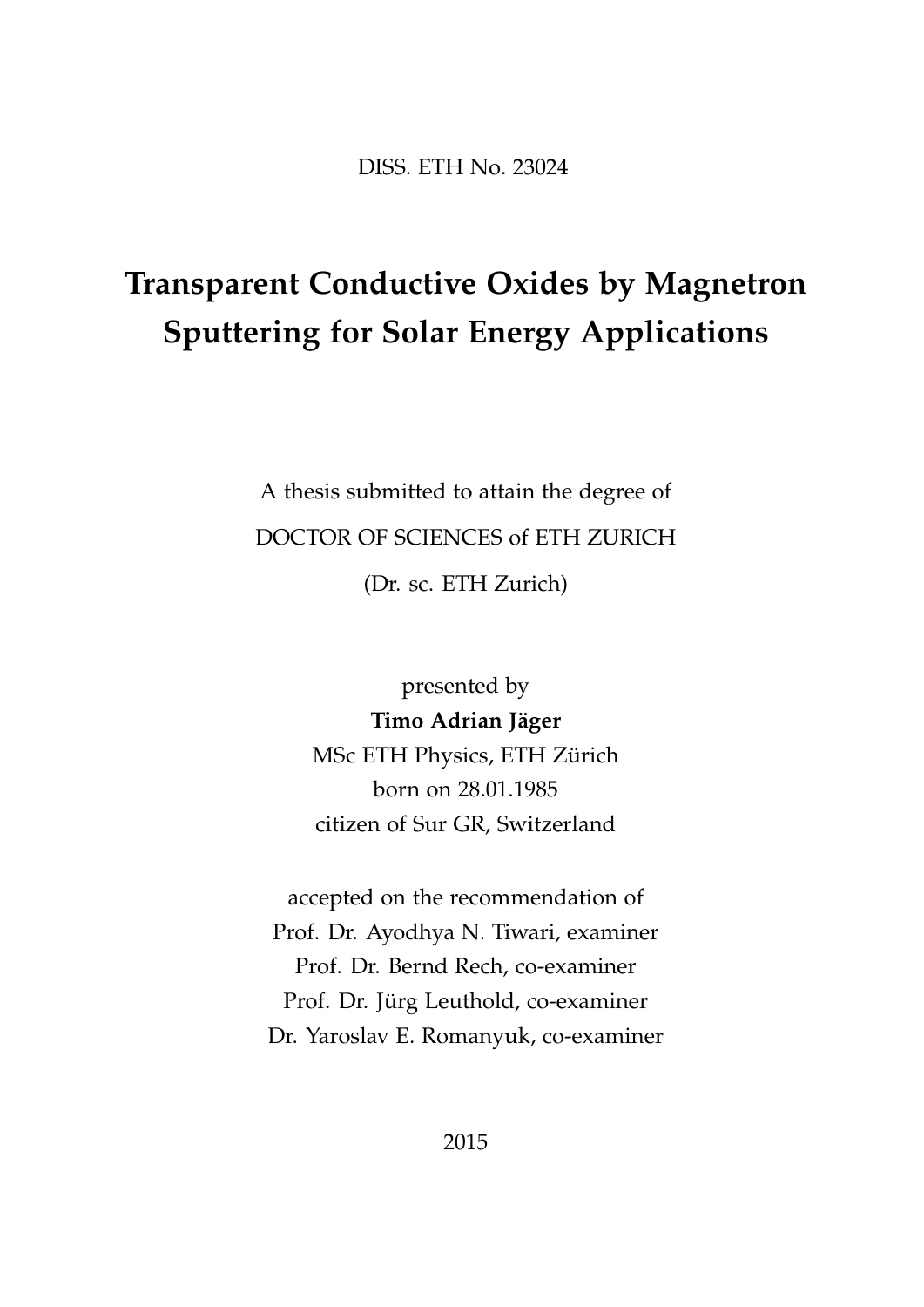## **Abstract**

Transparent conductive oxides (TCOs) are a unique class of materials that combine electrical conductivity and optical transparency in the visible to near infrared (IR) region. Technological implementations range from flat-panel displays, low-emittance coatings, and light-emitting diodes to solar cells. For depositing TCOs, magnetron sputtering using glow discharges in reactive atmospheres is one of the most relevant industrial methods. Although the metal-oxide research has continued since several decades, the necessity for a better understanding and improved performance of TCOs is driven by a growing number of requirements for each specific application. In particular, the relation between sputter-plasma conditions and film properties is far from being completely understood and very challenging from a scientific point of view.

The aim of this thesis is the investigation of transparent conductive oxides by reactive magnetron sputtering for solar energy applications. The first part of the thesis deals with fluorine doped tin oxide (FTO) to be used as low-emittance coatings in fenestration because this material exhibits, among all TCOs, the highest chemical inertness, hardness, one of the highest work functions, and is composed of earth-abundant constituent elements. The performance of FTO by low-temperature sputtering is mainly limited by the low activation of fluorine as dopant and high-energetic particle bombardment yielding a significantly lower conductivity than those deposited by chemical vapor deposition (CVD). FTO layers were deposited by reactive DC magnetron sputtering of metallic Sn targets where the process window for optimal deposition condition changes relatively fast with the target usage/thickness. The maximum F dopant activation can be achieved by rapid-thermal post-annealing within a few min-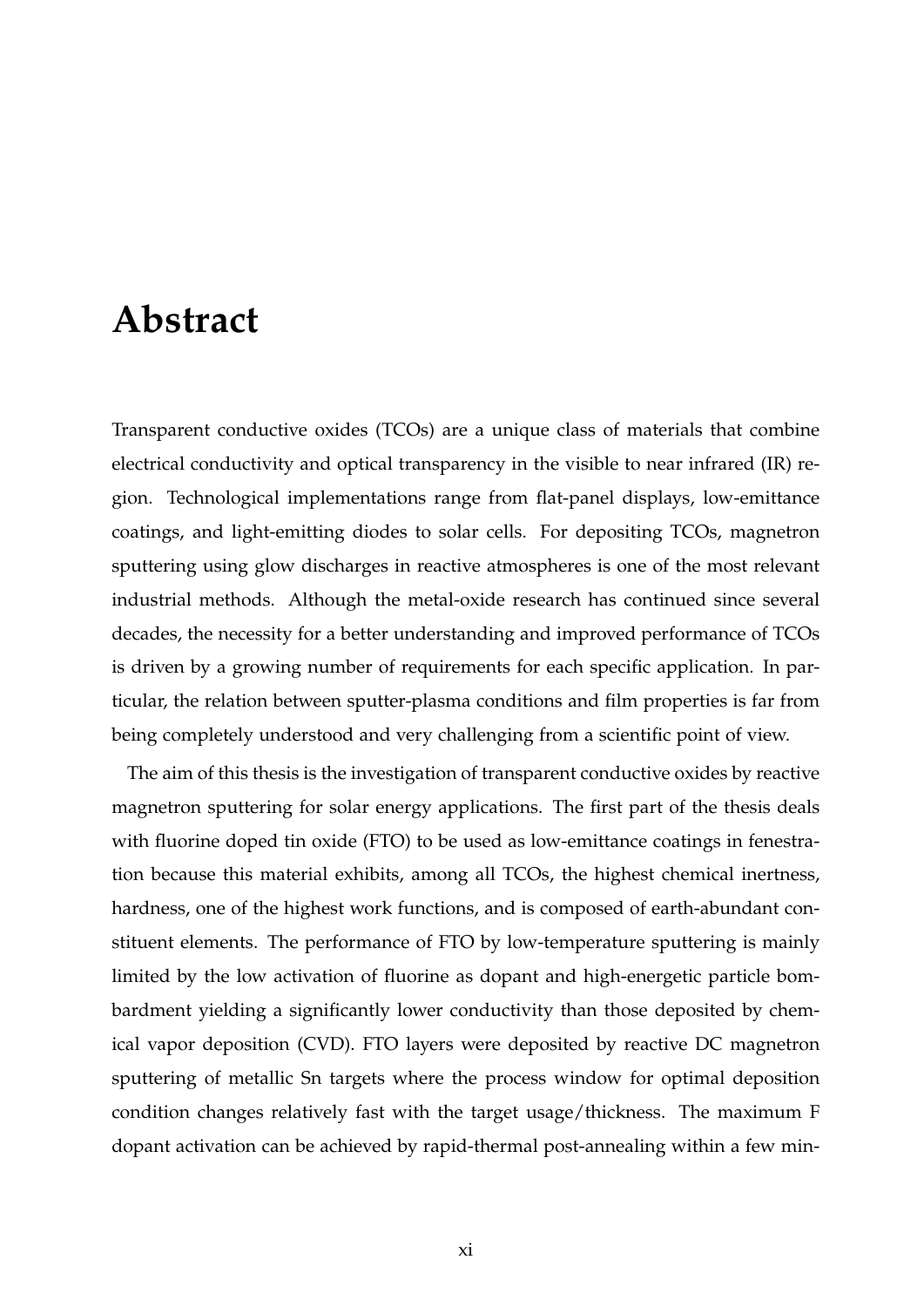utes but does not exceed 4%, indicating an inefficient incorporation of F into the  $SnO<sub>2</sub>$ lattice during film growth in magnetron sputtering. This limitation yielding charge carrier densities  $N < 3 \times 10^{20}$  cm<sup>-3</sup> marks the significant difference to CVD deposition techniques with *N* > 4 × 10<sup>20</sup> cm<sup>-3</sup> and electron mobilities  $\mu$  of ~ 40 cm<sup>2</sup>/Vs [\[1\]](#page--1-0). Additionally, the dopant activation in sputtered FTO is found to be independent on the chosen doping approach, which included different process gases,  $CF_4$  or  $CHF_3$ , and several inlet positions. State-of-the-art FTO material has been achieved using room temperature deposition and subsequent post-annealing in  $N_2$  atmosphere yielding an electrical conductivity of 530 S/cm and an average visible transmittance of  $> 80\%$ .

Ion fluxes during reactive sputtering of FTO are controlled by two approaches, namely a *plasma lens* formed by a DC powered solenoid and a *plasma trap* consisting of permanent magnets perpendicular to the target normal direction. The magnetic field of the plasma lens enhances ionization resulting in a transversal electric field that focuses the plasma along the solenoid axis. The flux of positive ions can be varied by several orders of magnitude as a function of the applied current through the solenoid enabling the deposition of transparent  $SnO<sub>2</sub>$  films in the metallic sputtering mode, whereas the high-energy (>100 eV) negative O<sup>−</sup> and F<sup>−</sup> ions are not notably deflected. By using the plasma trap with the **B**-field orthogonal to the ion trajectory, the flux of high-energetic negative ions could be substantially suppressed leading to an improvement of the resistivity by 20% as compared to the conventional deposition, which was mainly attributed to an enhanced mobility.

In the second part, film properties of  $TiO<sub>2</sub>$  deposited by reactive sputtering are discussed in view of their functionality as electron-selective layers in inverted cyanine dye-based solar cells. The donor-acceptor heterointerface in simple fullerene/cyanine dye bilayer solar cells must be placed in close proximity to the bottom electrode due to the small exciton diffusion length of a few tens nm in organic materials. The requirement for the mean roughness of  $TiO<sub>2</sub>$  layers was found to be less than 1 nm in order to prevent electrical shunting in the device stack consisting of indium tin oxide  $(TTO)/TiO<sub>2</sub>/C<sub>60</sub>/cyanine dye/MoO<sub>3</sub>/Ag.$  A further condition for the device performance is the high-electron mobility anatase phase of  $TiO<sub>2</sub>$  which has been promoted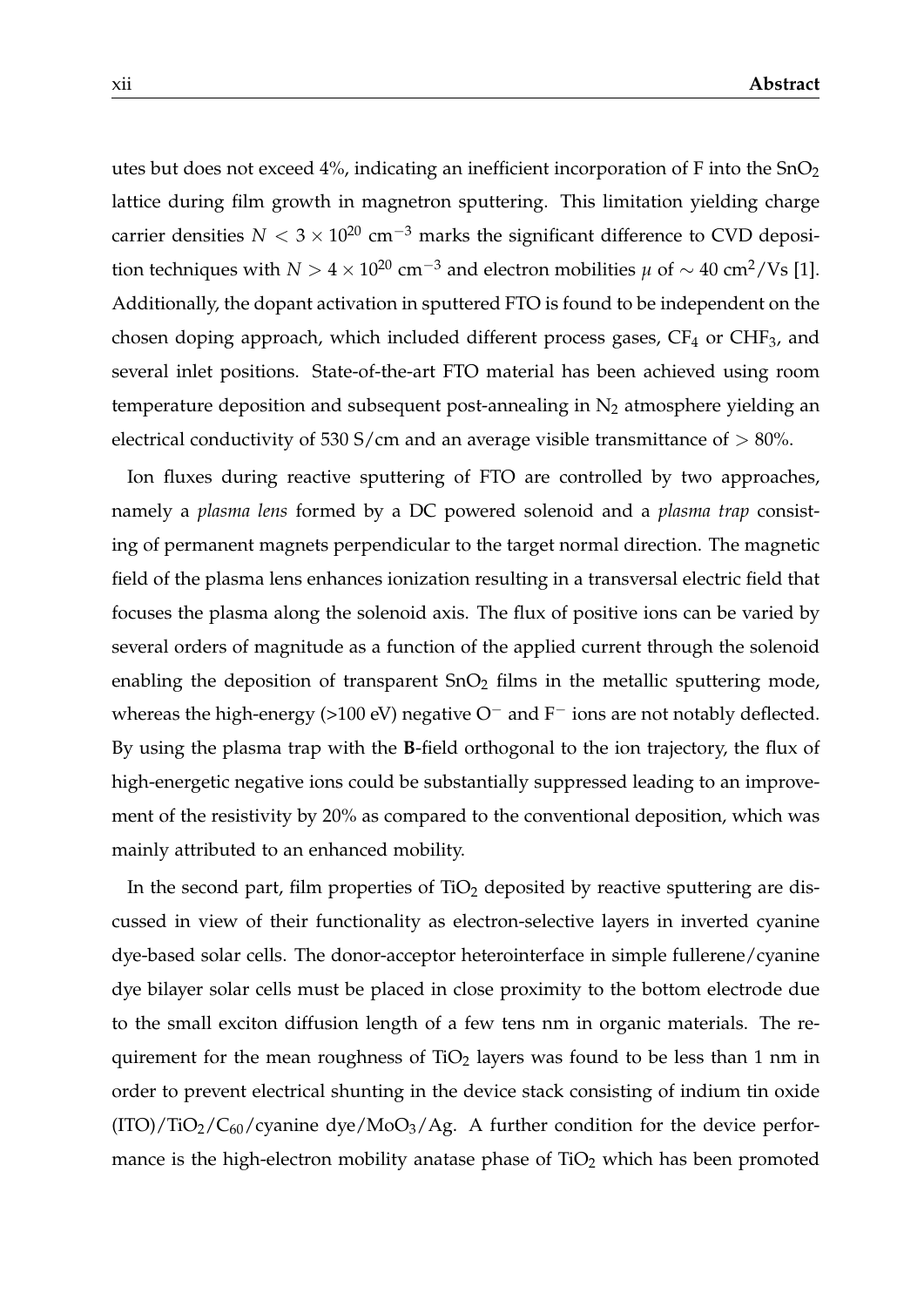by introduction of the ITO seed layer, yielding a maximum solar cell efficiency of 2.9%.

The third part covers doping studies and implementation of hydrogenated indium oxide (IOH) in chalcopyrite Cu(In,Ga)Se<sub>2</sub> (CIGS) solar cells. Annealed IOH films exhibit Hall mobilities of up to nearly  $150 \text{ cm}^2/\text{Vs}$ , which enables low-resistive layers with a rather low carrier concentration and, hence, a high transmission in the near IR range. Hydrogen doping of  $In_2O_3$  thin films is achieved by injection of water vapor or  $H_2$  gas during the sputter process. As-deposited amorphous IOH films exhibit a high electron mobility of  $\sim$  50 cm<sup>2</sup>/Vs at room temperature, and are successfully implemented as front contacts in CIGS based solar cells. The most significant feature of the IOH containing devices is the open circuit voltage (V<sub>OC</sub>) enhanced by  $\sim$  20 mV as compared to reference ZnO:Al electrodes - regardless of the doping approach, whereas the short circuit current and fill factor remain the same for the  $H_2O$  case or slightly decrease for  $H_2$ . Temperature and illumination intensity-dependent current-voltage measurements indicate that the dominant recombination path does not change when AZO is replaced by IOH, and it is mainly limited to the recombination in the space charge region and at the junction interface of the solar cell. The introduction of even a 5 nm-thin IOH layer at the i-ZnO/TCO interface already results in a step-like increase in *V*<sub>OC</sub>. Two possible explanations are proposed and verified by one-dimensional simulations using the SCAPS (Solar Cell Capacitance Simulator) software. First, a higher work function of IOH as compared to AZO is simulated to yield an  $V_{OC}$  increase by 21 mV. Second, a lower defect density in the i-ZnO layer as a result of the reduced sputter damage during milder sputter-deposition of IOH can also add to a maximum enhanced *V*<sub>OC</sub> of 25 mV. For CIGS absorbers with Na PDT, the average power conversion efficiency could be enhanced by absolute  $0.5\%$  with IOH (via H<sub>2</sub>O) front contacts demonstrating that the proper choice of the front TCO contact can reduce the parasitic recombination and boost the efficiency of CIGS cells.

This work shows that the design of the sputter experiments is important to achieve the lowest bombardment by high-energetic particles during the TCO growth. Innovative concepts to control the ion flux enable a significant reduction of the sputter damage, although they are difficult to implement on an industrial level. The electrical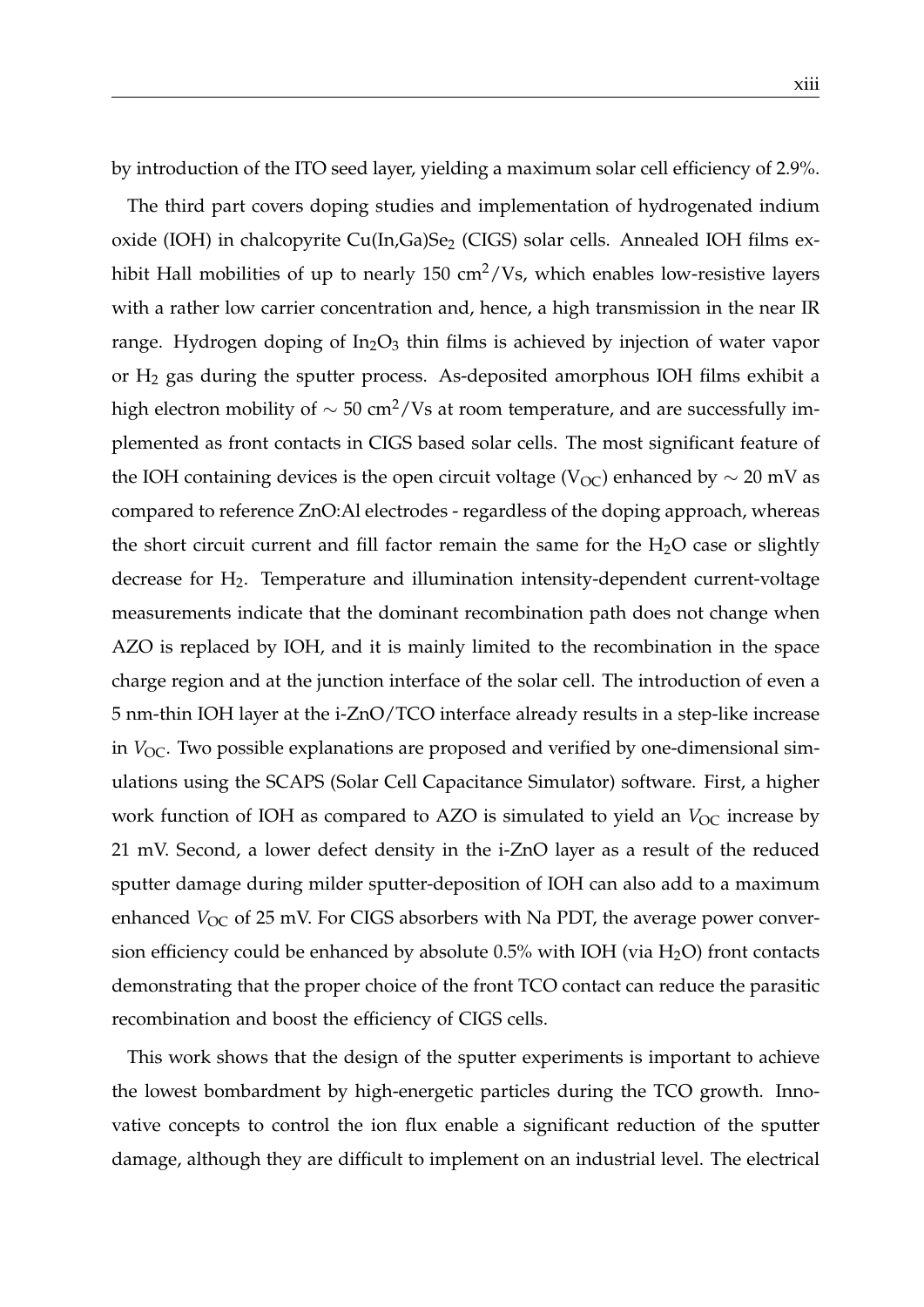film properties are governed by extrinsic dopants, and the doping efficiency can be maximized with a rapid-thermal post-annealing.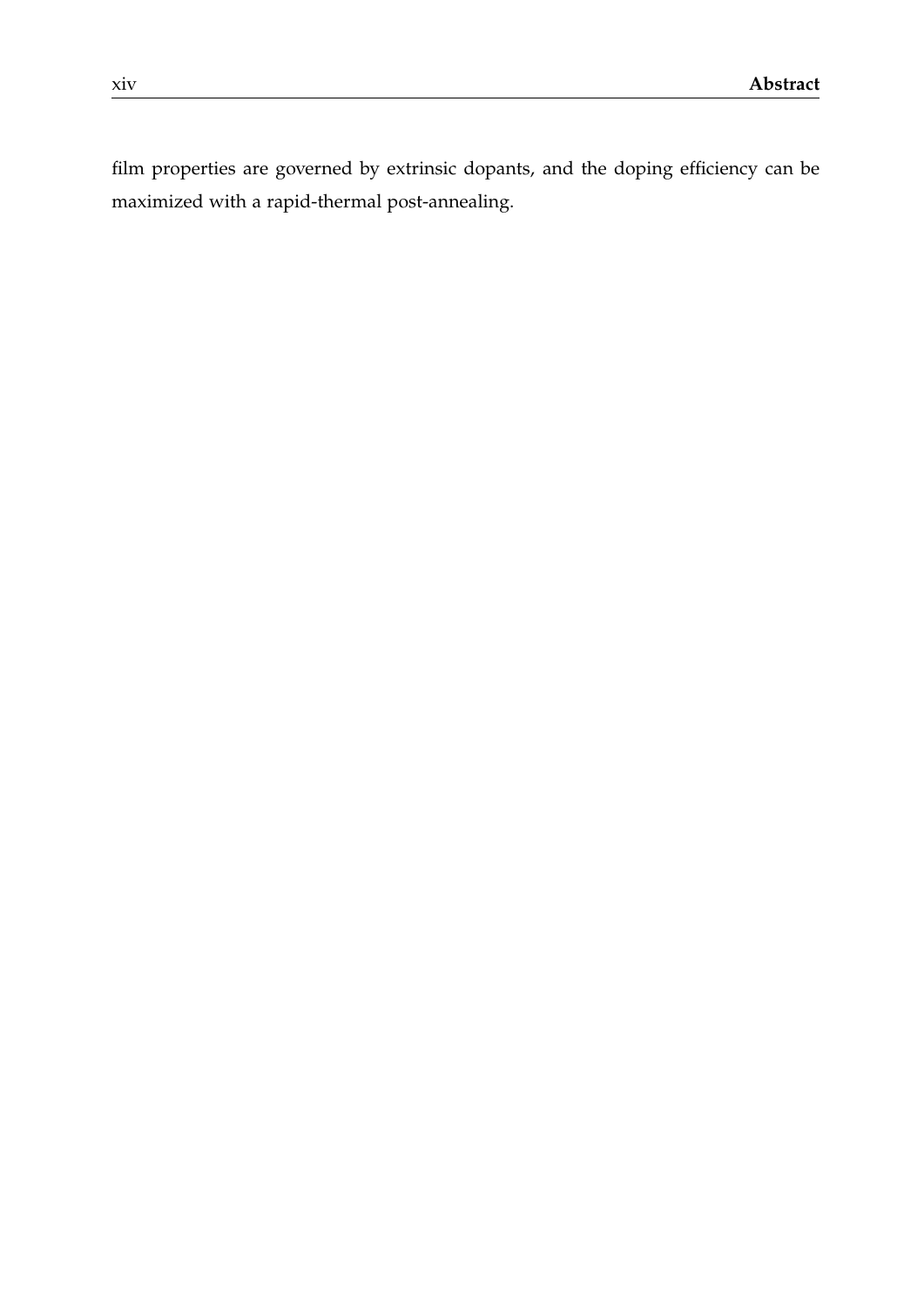## **Zusammenfassung (Abstract in German)**

Transparente leitfähige Oxide (TCOs) bilden, aufgrund der Kombination von elektrischer Leitfähigkeit und optischer Transparenz im sichtbaren bis nahen Infrarotbereich, eine einzigartige Materialsklasse. Technologische Implementierungen reichen von Flachbildschirmen über niedrig emittierende Beschichtungen und lichtemittierende Dioden bis hin zu Solarzellen. Obwohl die Forschung von Metalloxiden seit mehreren Jahrzehnten voranschreitet, wird die Notwendigkeit für ein tieferes Verständnis und eine bessere Qualität der TCOs durch die wachsende Anzahl an Anforderungen für spezifische Anwendungen angetrieben. Insbesondere der Zusammenhang zwischen den Sputter-Plasmabedingungen und den Schichteigenschaften ist bei weitem nicht vollständig verstanden und aus wissenschaftlicher Sicht sehr anspruchsvoll.

Das Ziel dieser Arbeit ist die Untersuchung von transparenten leitfähigen Oxiden für die Solarenergienutzung unter Verwendung der Abscheidemethode des reaktiven Magnetronsputterns. Der erste Teil handelt von Fluor-dotiertem Zinnoxid (FTO) zum Zweck von niedrig emittierenden Fensterbeschichtungen, da dieses Material von allen TCOs eine der höchsten chemischen Stabilität, Schichthärte, Austrittsarbeit ausweist und sich aus reichlich vorhandenen Bestandteilen zusammensetzt. Die Qualität von FTO, welches durch sputtern bei niedriger Temperatur hergestellt wird, ist vorallem durch die niedrige Fluordotierstoffaktivierung und den Einfluss von hochenergetischem Teilchenbeschuss beschränkt, wodurch eine deutlich geringere Leitfähigkeit erzielt wird als durch die chemische Gasphasenabscheidung. FTO-Schichten wurden mittels reaktivem Gleichstrom-Magnetronsputtern (DC) von metallischen Sn-Kathoden abgeschieden, wobei sich das Prozessfenster für optimales Schichtwachstum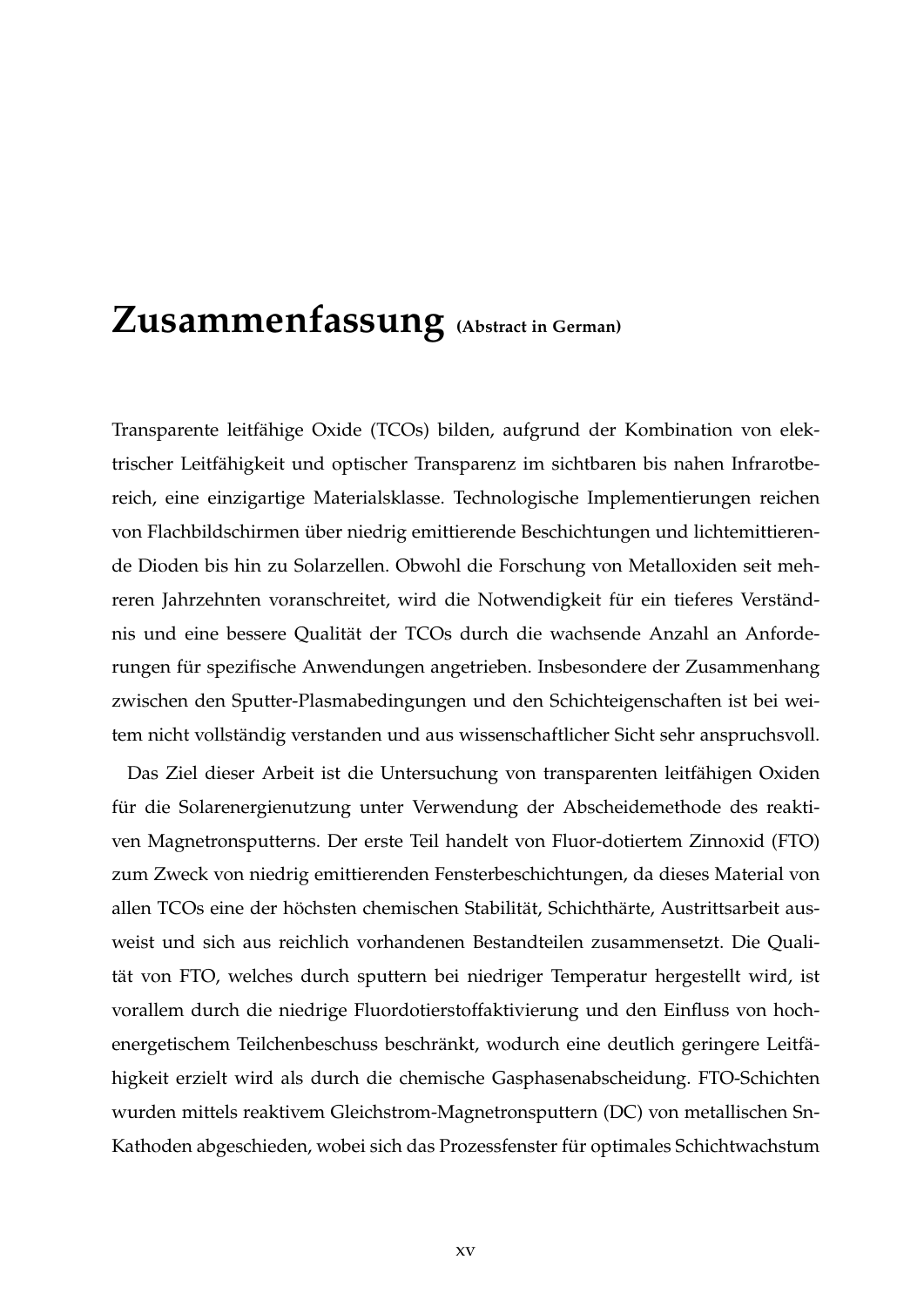zusammen mit der Targetdicke relativ schnell verändert. Die maximale F-Dotierstoffaktivierung erfolgte durch schnelles thermisches Tempern nach nur wenigen Minuten, vermochte jedoch nicht die 4%-Marke zu überschreiten und zeigt die Ineffizienz der F-Integration in die SnO<sub>2</sub>-Struktur während des Schichtwachstums mit der Methode des Magnetronsputterns. Diese Beschränkung ergibt eine Ladungsträgerkonzentration von <  $3 \times 10^{20}$  cm<sup>-3</sup> und markiert den signifikanten Unterschied zu den CVD-Beschichtungstechniken mit *N* > 4 × 10<sup>20</sup> cm−<sup>3</sup> und Elektron-Mobilitäten *µ* von ∼ 40 cm2/Vs [\[1\]](#page--1-0). Zusätzlich stellte sich heraus, dass die Dotierstoffaktivierung in gesputtertem FTO unabhängig ist vom Dotierungsverfahren einschliesslich des Prozessgases, CF<sup>4</sup> oder CHF3, und der verschiedenen Positionen des Einlasses. Dem Stand der Technik entsprechende FTO-Schichten mit einer elektrischen Leitfähigkeit von 530 S/cm und einer sichtbaren Transmission von > 80% wurden mittels Abscheidung bei Raumtemperatur und anschliessendem Tempern in  $N_2$ -Atmosphäre erreicht.

Ionenflüsse in reaktiven Sputter-Plasmas werden mit Hilfe von zwei Ansätzen kontrolliert, nämlich mit einer *Plasmalinse*, realisiert mit einer DC-getriebenen Spule, und einer *Plasmafalle*, welche aus Permanentmagneten senkrecht zur Kathoden-Substrat-Richtung bestehen. Das magnetische Feld der Plasmalinse verstärkt die Ionisierung, und daraus resultiert ein transversales elektrisches Feld, welches das Plasma entlang der Spule fokussiert. Der Fluss der positiven Ionen kann in Abhängkeit des angelegten Stromes über mehrere Grössenordnungen variiert werden, wodurch die Abscheidung von transparenten SnO<sub>2</sub>-Schichten im metallischen Sputtermodus ermöglich wird, jedoch die hochenergetischen (>100 eV) negativen O−- und F−-Ionen nicht beachtenswert abgelenkt werden. Durch die Verwendung einer Plasmafalle mit einem **B**-Feld orthogonal zur Ionenbahn kann der Fluss von hochenergetischen negativen Ionen weitgehend unterdrückt werden, was aufgrund der erhöhten Elektronen-Mobilität zu einer Verbesserung des spezifischen Widerstandes von 20% im Vergleich zur herkömmlichen Abscheidung führt.

Im zweiten Teil werden die Schichteigenschaften von reaktiv gesputterten TiO<sub>2</sub> im Hinblick auf die Funktionalität als Elektronen-selektive Schicht in invertierten Cyanin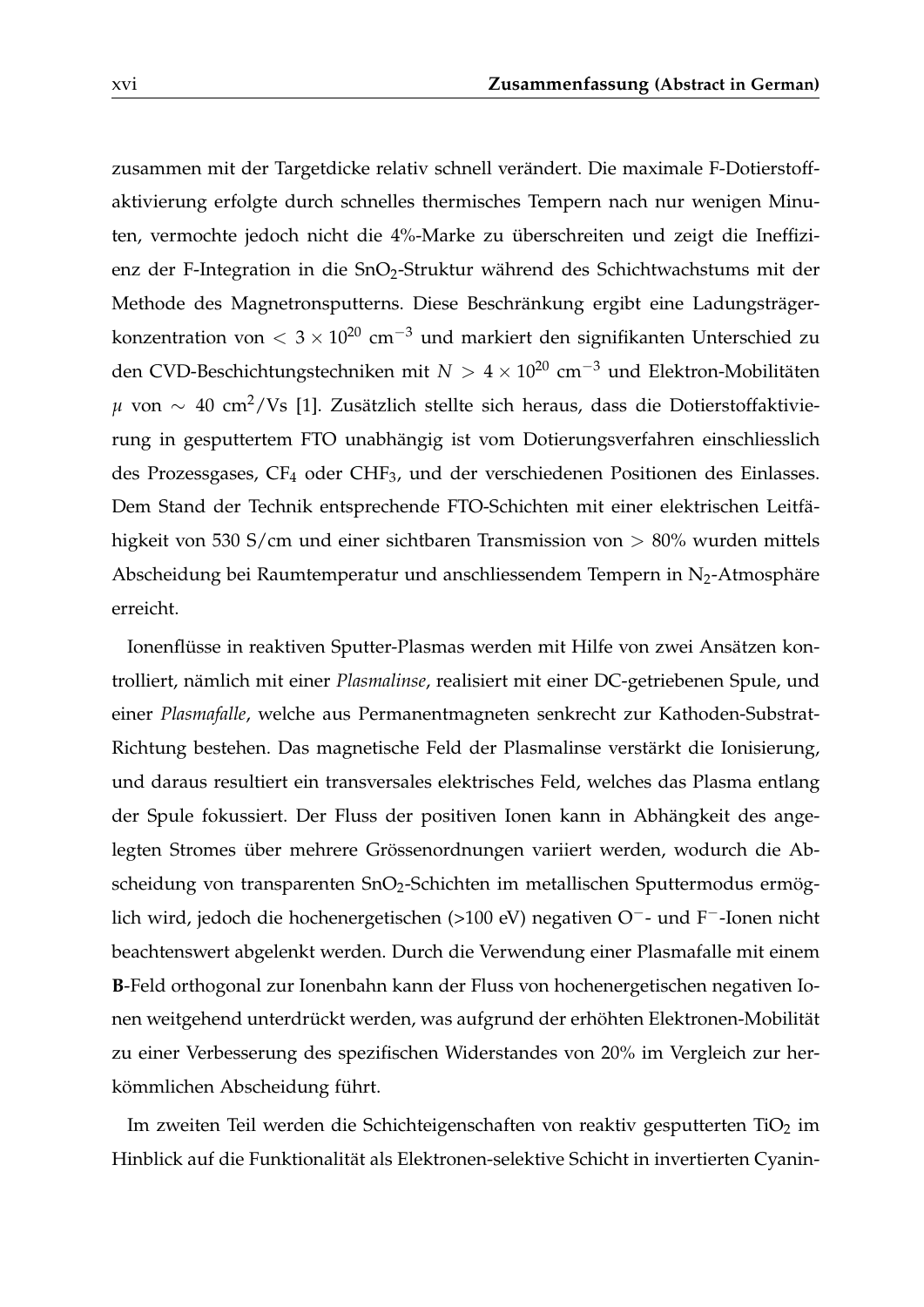farbstoff-Solarzellen diskutiert. Die Hetero-Grenzfläche des Donors-Akzeptors in Fulluren/Cyaninfarbstoff Doppelschicht-Solarzellen müssen, wegen der kleinen Exziton-Diffusionslänge von nur wenigen nm in organischen Materialien, in unmittelbarer Nähe zur Bodenelektrode platziert werden. Die Anforderung an die mittlere Rauhigkeit von TiO<sub>2</sub>-Schichten, um einen elektrischen Kurzschluss in der Multischicht bestehend aus Indiumtzinnoxid (ITO)/TiO<sub>2</sub>/C<sub>60</sub>/Cyaninfarbstoff/MoO<sub>3</sub>/Ag zu verhindern, wurde auf unter 1 nm bestimmt. Eine weitere Bedingung für die Leistungsfähigkeit der Solarzelle ist die hohe Elektronen-Mobilität der TiO<sub>2</sub>-Anatas-Phase, welche durch die ITO-Keimschicht begünstigt wird und zu einem maximalen Wirkungsgrad von 2.9% führt.

Der dritte Teil widmet sich der Dotierung und Implementierung von hydriertem Indiumoxid (IOH) in Chalkopyrit-Cu(In,Ga)Se<sub>2</sub> (CIGS) Solarzellen. Getemperte IOH-Schichten weisen Hall-Mobilitäten von nahezu 150 cm<sup>2</sup>/Vs auf, was hoch-leitfähige Schichten mit einer eher niedrigen Ladungsträgerkonzentration ermöglicht und daher eine hohe Transmission im nahen infraroten Bereich ergibt. Wasserstoffdotierung von In<sub>2</sub>O<sub>3</sub>-Dünnschichten wird durch Injektion von Wasserdampf oder H<sub>2</sub>-Gas während des Sputterprozesses erreicht. Nicht nachbehandelte amorphe IOH-Schichten zeigen eine hohe Elektronen-Mobilität von  $\sim 50$  cm<sup>2</sup>/Vs bei Raumtemperatur und sind erfolgreich als Frontelektroden in CIGS basierenden Solarzellen implementiert. Das speziellste Merkmal der IOH-haltigen Zellen ist eine um ∼ 20 mV erhöhte Leerlaufspannung ( $V_{OC}$ ) verglichen mit den Referenz ZnO:Al-Elektroden und scheint unabhängig von der Dotierungsmethode zu sein, wogegen der Kurzschlussstrom und der Füllfaktor konstant bleiben im Falle der H<sub>2</sub>O-Dotierung oder leicht abnehmen für H2-behandelte Schichten. Temperatur- und Beleuchtungsstärke-abhängige Stromspannungs-Messungen weisen darauf hin, dass sich der dominante Rekombinationsweg nicht ändert, wenn AZO durch IOH ersetzt wird und dass die Rekombination hauptsächlich in der Raumladungszone und an der Diodengrenzfläche stattfindet. Die Einbettung von einer nur 5 nm dünnen IOH-Schicht an der i-ZnO/TCO Schnittstelle läuft auf eine stufenähnliche Erhöhung der V<sub>OC</sub> hinaus. Zwei mögliche Erklärungen werden erläutert und durch eindimensionale Simulationen mit der Software SCAPS